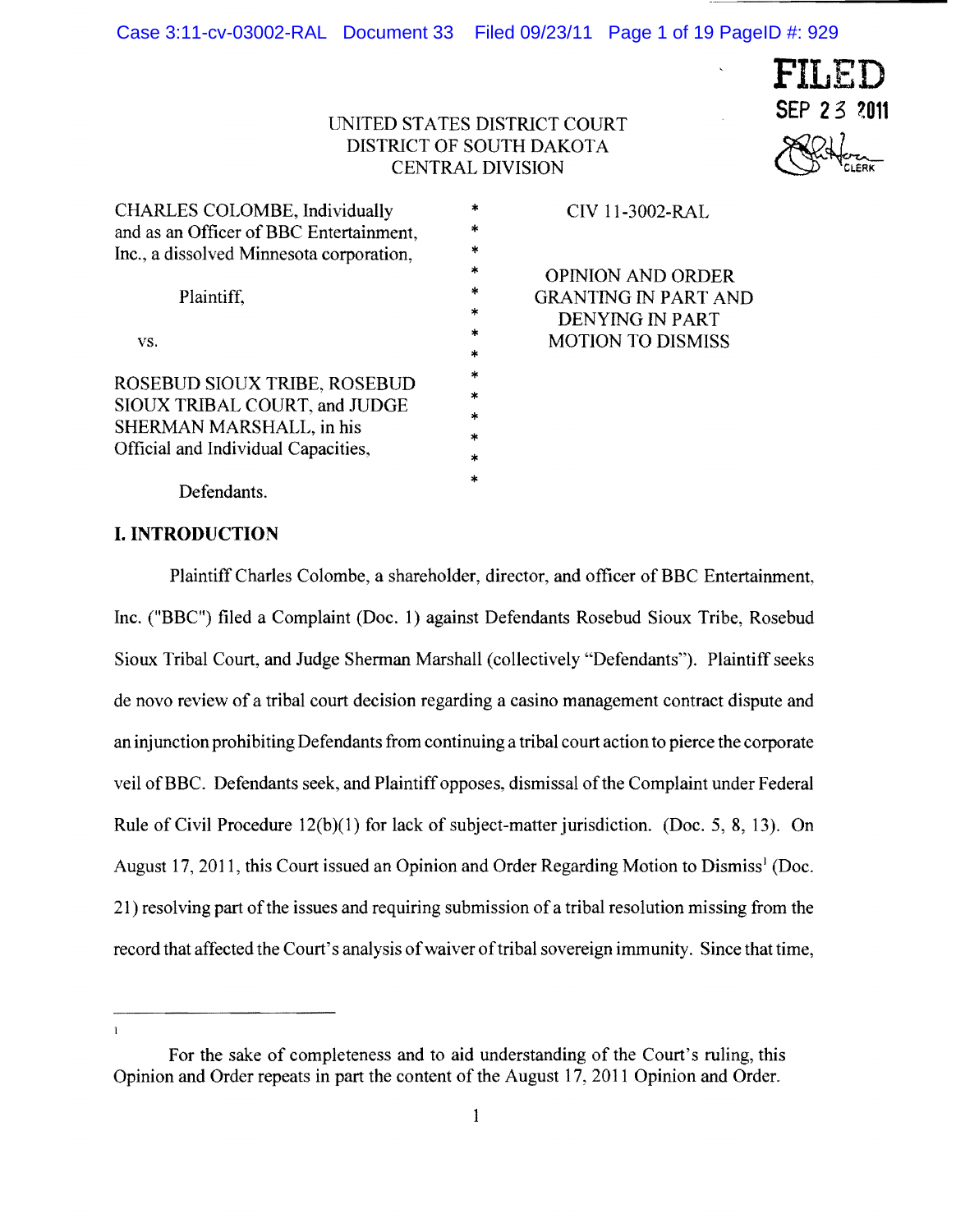both parties filed additional material relating to the issues in this case. (See Doc. 27, 28, 32). This Court now denies in part the motion to dismiss.

#### **II. FACTS**

 $\overline{2}$ 

The Rosebud Sioux Tribe ("Tribe") is a federally recognized Indian tribe that owns and operates a casino on tribal trust land within the exterior boundaries of the Rosebud Sioux Reservation. BBC is a now-dissolved Minnesota corporation that was owned in part by tribal member Charles Colombe. In June of 1994, the Tribe and BBC entered into a five-year casino management contract<sup>2</sup> ("Contract") pursuant to the Indian Gaming Regulatory Act of 1988, 25 U.S.C.  $\S$  2701 et seq. ("IGRA"). Article 6.4(c)(5) of the Contract required that BBC fund an initial Operation Expense Reserve ("OER") account. (Doc. 9-1 at 37-38; Doc. 9-7 at 20). Although BBC never made an initial contribution to the OER account, the Tribe and BBC reached a subsequent oral agreement to contribute 7.5% ofthe casino's net profits to the account each month. (Doc. 9-4 at 4; Doc. 9-7 at 24-25). At conclusion of the contract, BBC withdrew \$415,857 from the OER account based on BBC's belief that it was entitled to 35% ofthe OER account balance, consistent with the Contract's division of net profits with 65% going to the Tribe and 35% to BBC. (Doc. 9-4 at 4).

The Tribe disputed BBC's withdrawal of the \$415,857 and brought suit against BBC in tribal court. Before Special Tribal Court Judge B.J. Jones, the Tribe argued that the oral modification concerning how to fund the OER account did not comport with IGRA and its implementing regulations. (ld. at 4-5). IGRA established a statutory basis for the regulation and operation of gaming by Indian tribes and created the National Indian Gaming Commission

A "management contract" is "any contract, subcontract, or collateral agreement between an Indian tribe and a contractor or between a contractor and a subcontractor if such contract or agreement provides for the management of all or part of a gaming operation." 25 C.F.R. § 502.15.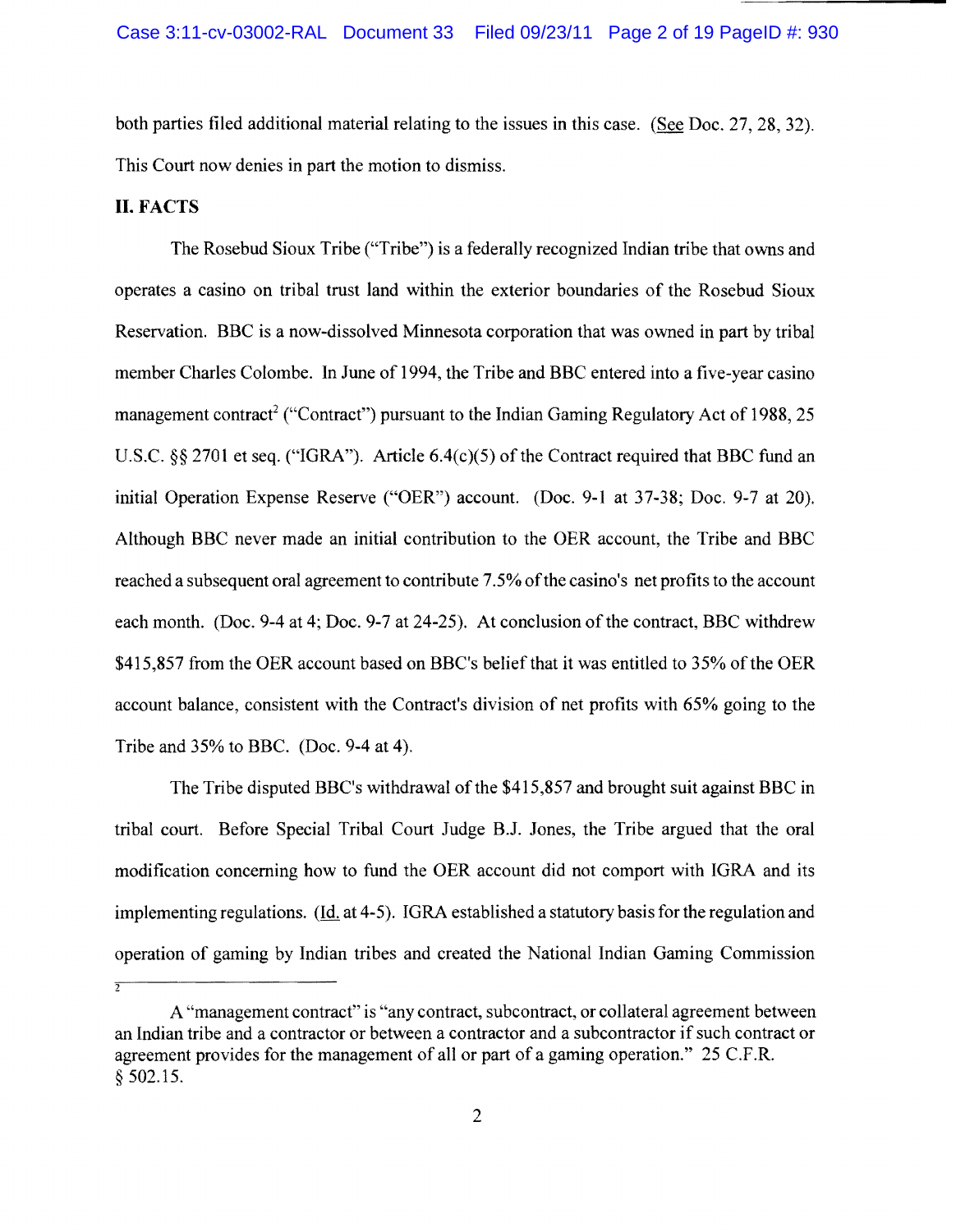("NIGC") to oversee Indian gaming. 25 U.S.C.  $\S 2702$ . Subject to the approval of the Chairman of the NIGC, Indian tribes may enter into management contracts for the operation and management of a tribe's gaming facilities. 25 U.S.C. § 2711. Once the NIGC Chairman has approved a casino management contract, any attempt by the parties to modify the contract is void without further Chairman approval. 25 C.F.R.  $\S$  535.1. The NIGC Chairman approved the Contract in June of 1994, but no one sought approval of the later oral modification concerning funding the OER account. (Doc. 9-1 at 6). The Tribe thus contended that the modification was void and that because BBC did not make an initial contribution to the OER account, BBC was not entitled to any of the money in the account. Judge Jones disagreed with the Tribe, instead finding that "nothing in the agreement prohibited the parties from using their respective net earnings to fund an account such as the OER account . . ." (Doc. 9-2 at 11).

The Tribe appealed Judge Jones's decision to the Supreme Court of the Rosebud Sioux Tribe. (Doc. 9-4). In its appellate brief, BBC argued that IGRA does not create a private right of action and suggested that jurisdiction to detennine the legality of the Contract modification rested with the NIGC rather than the tribal court.<sup>3</sup> (Doc. 9-3). The Rosebud Supreme Court

The jurisdictional argument in BBC's first appellate brief was as follows:

This Court did not discuss the jurisdictional issues raised by BBC

If the Tribe had a claim that BBC violated IGRA because of a subsequent agreement which consisted of an agreement that both parties would delay full payment of their share of net revenues, the Tribe had a potential remedy, if they had been truly aggrieved. That remedy was to complain to the NIGC and to seek relief from that agency. That was not done, and the reason it was not done might appear obvious to even the casual observer. 25 USC § 2713(3) provides the procedure applicable to violations which replaces the jurisdiction of courts.

<sup>(</sup>Doc. 9-3 at 15). BBC's brief then discussed § 2713 and stated that "[i]t is clear from § 2713 that it is the agency that has authority to act on issues relating to the '''modification or termination of any management contract." (Id. at 16 quoting  $\S 2713(3)$ ). In its Optional Brief on Rehearing, BBC stated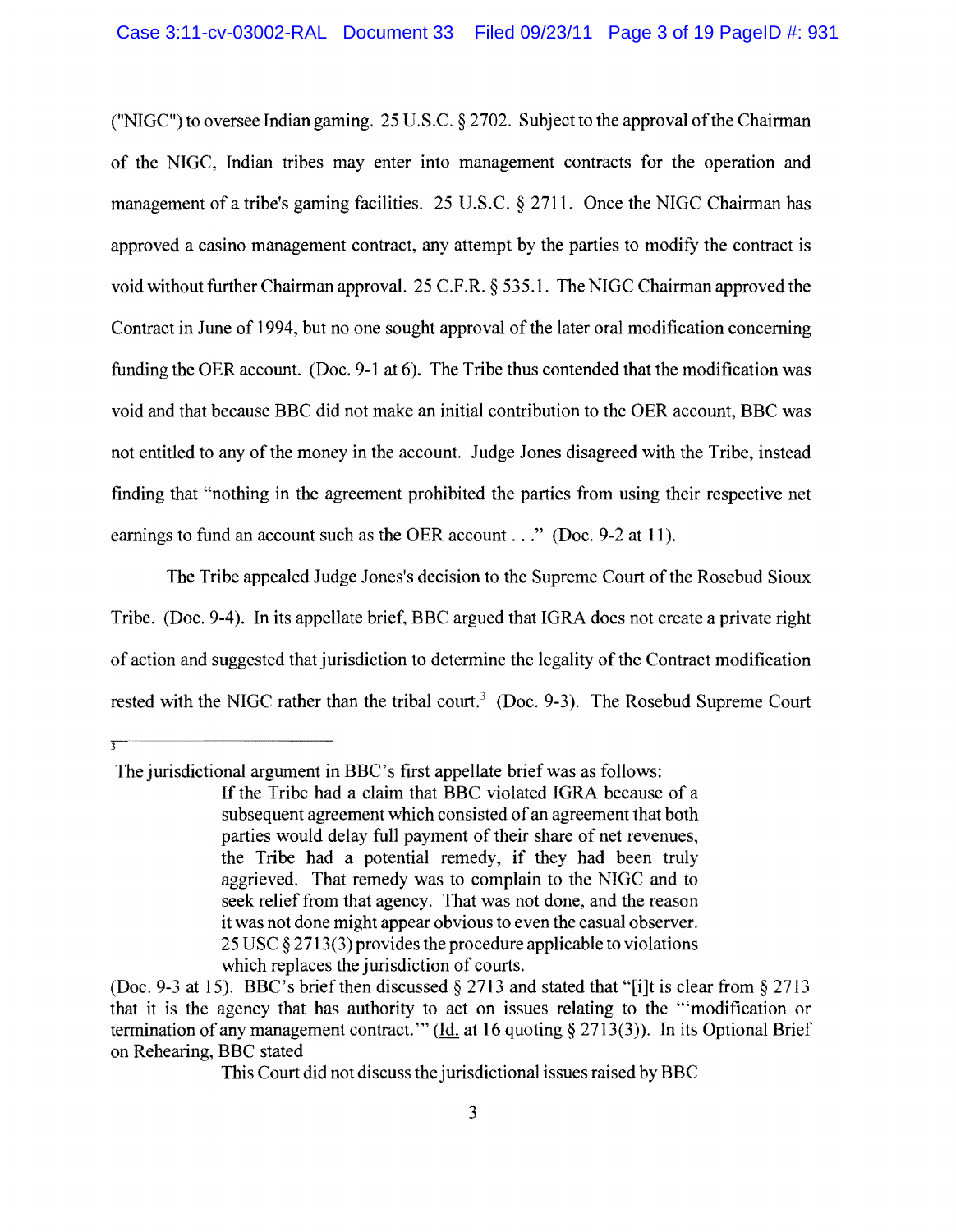found that the oral agreement to fund the OER account through mutual monthly contributions was void for failure to obtain the approval of the NIGC and remanded the case to Judge Jones for an accounting. (Doc. 9-4). The Court did not directly address BBC's jurisdictional argument. Id.

The Tribe subsequently sought a rehearing en banc, contending that the Rosebud Supreme Court's order remanding the case to Judge Jones contained certain mistakes oflaw and fact. (Doc. 9-6). The Rosebud Supreme Court granted the motion for a rehearing en bane, but limited the rehearing "to the sole issue of the appropriate remedy for BBC Entertainment, Inc.'s ... breach of the management contract in regard to the funding of the [OER] account." Id. at 2. In its optional brief on rehearing, BBC asserted that the Rosebud Supreme Court had failed to discuss BBC's jurisdictional argument in its initial remand order and argued that only the NIGC had jurisdiction to determine whether there had been an illegal modification of the Contract. (Doc. 9-5). Following the rehearing en banc, the Rosebud Supreme Court issued a Summary Order that affirmed the Court's earlier remand to Judge Jones without discussing BBC's jurisdictional argument. (Doc. 9-6).

On October 16, 2007, Judge Jones granted the Tribe a judgment against BBC in the amount of \$399,353.61, plus interest accrued from August 15, 1999, in the amount of \$127,793.15. (Doc. 9-7). BBC filed a motion for a new trial (Doc. 9-9), which was denied for failure to adhere to the Rosebud Rules of Civil Procedure. (Doc. 9-10). BBC did not appeal the

(Doc. 9-5).

in its appeal brief. That is unfortunate because BBC understands that the IGRA does not create jurisdiction for any court to determine [whether changes to a management contract constitute a modification such that the changes must be approved by the NIGC]. This Court's reasoning on how it has jurisdiction to rule on that issue would thus have been helpful in framing this memorandum.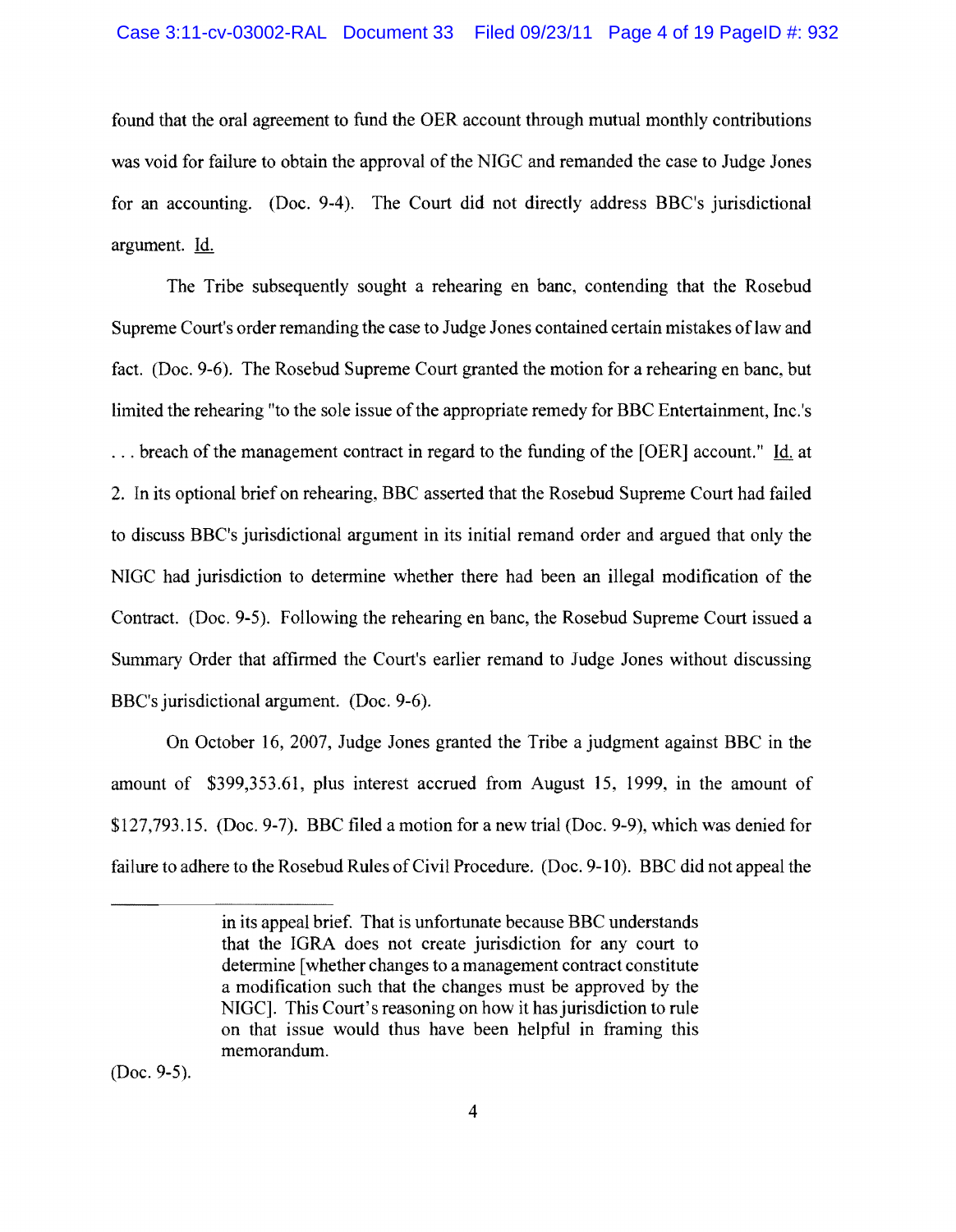judgment.

On February 17,2009, the Tribe filed a tribal court complaint against BBC and two of its owners, Wayne Boyd and Charles Colombe. (Doc. 5-1). The complaint sought to pierce BBC's corporate veil and to hold Boyd and Colombe personally liable for the earlier judgment against BBC. (Doc. 5-1). On March 24, 2009, Colombe responded with a motion to dismiss arguing, among other things, that the underlying judgment against BBC was void because the tribal court violated IGRA and illegally amended an NIGC approved management contract. (Doc. 5-6). Tribal Judge Sherman Marshall denied Colombe's motion to dismiss (Doc. 5-25) and later ordered Colombe to respond to written discovery by January 22,2011. (Doc. 5-46). Colombe then filed the present complaint in federal district court.

Colombe now asks this Court to vacate the October 16, 2007 judgment against BBC on the grounds that the tribal court had no jurisdiction to find that there had been an illegal modification of the Contract and that the IGRA created no private right of action for the Tribe to bring against BBC. Colombe also seeks a judgment on the merits finding that BBC did not violate the Contract. Finally, Colombe seeks an injunction against Defendants from continuing any litigation against Colombe that relates to the October 16, 2007 judgment. Defendants have filed a Motion to Dismiss, arguing that this Court does not have subject matter jurisdiction over the case, that Defendants have not waived their sovereign immunity, and that Colombe has failed to exhaust his tribal court remedies.

#### **III. DISCUSSION**

#### **A. Colombe's Right to Pursue Claims in the Name of BBC**

As a preliminary matter, this Court must determine whether Colombe has standing to assert claims in the name of BBC, a dissolved Minnesota corporation. Minnesota Statute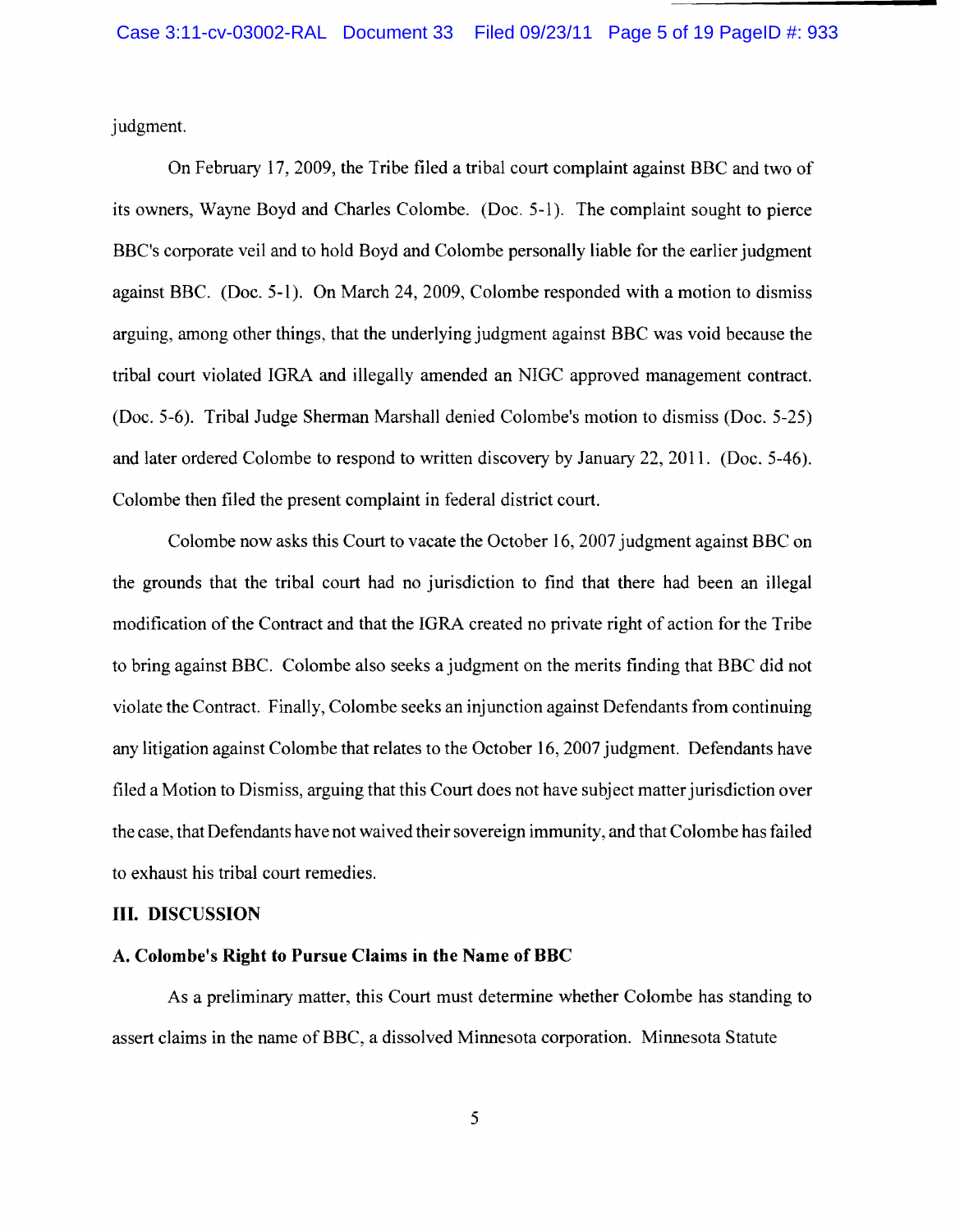§ 302A.783 provides that "[a]fter a corporation has been dissolved, any of its former officers, directors, or shareholders may assert or defend, in the name of the corporation, any claim by or against the corporation." Minn. Stat. § 302A.783; see also Firstcom, Inc. v. QWest Corp., No. Civ. 04-995 ADMIAJB, 2004 WL 1402564, at \*2 (D. Minn. June 21, 2004) ("The text of (section 302A.783] is clear and unambiguous: fonner shareholders may assert *any* claim in the name of the corporation."). Because BBC was dissolved and Colombe was a shareholder, director, and officer of BBC, he has standing to maintain the present action.

#### **B. Subject Matter Jurisdiction**

"Federal courts are courts of limited jurisdiction." Myers v. Richland Cnty., 429 F.3d 740, 745 (8th Cir. 2005) (citation omitted). Here, no diversity of citizenship exists under 28 U.S.C. § 1332 because Indian tribes are neither foreign states nor citizens of any state. See Gaming World Int'l v. White Earth Band of Chippewa Indians, 317 F.3d 840, 847 (8th Cir. 2003). Federal subject matter jurisdiction under 28 U.S.C. § 1331 requires the presence of a federal question. 28 U.S.C. § 1331; Oglala Sioux Tribe v. C & W Enter., Inc., 487 F.3d 1129, 1130 (8th Cir. 2007) (citing Arbaugh v. Y & H Corp., 546 U.S. 500, 513 (2006)). Section 1331 provides that "[t]he district courts shall have original jurisdiction of all civil actions arising under the Constitution, laws, or treaties of the United States." 28 U.S.C. § 1331. Courts generally consider a claim to have arisen under federal law "if a federal cause of action appears on the face [of] a well-pleaded complaint." Oglala Sioux Tribe, 487 F.3d at 1131 (citing Oklahoma Tax Comm'n v. Graham, 489 U.S. 838, 840-841 (1989».

Colombe, relying principally on Nat'l Farmers Union Ins. Co. v. Crow Tribe of Indians, 471 U.S. 845 (1985), contends that the Court has jurisdiction under § 1331 because he is asserting that federal law has divested the Tribe of jurisdiction to detennine whether the Contract was illegally modified. In Nat'l Farmers Union, a member of an Indian tribe obtained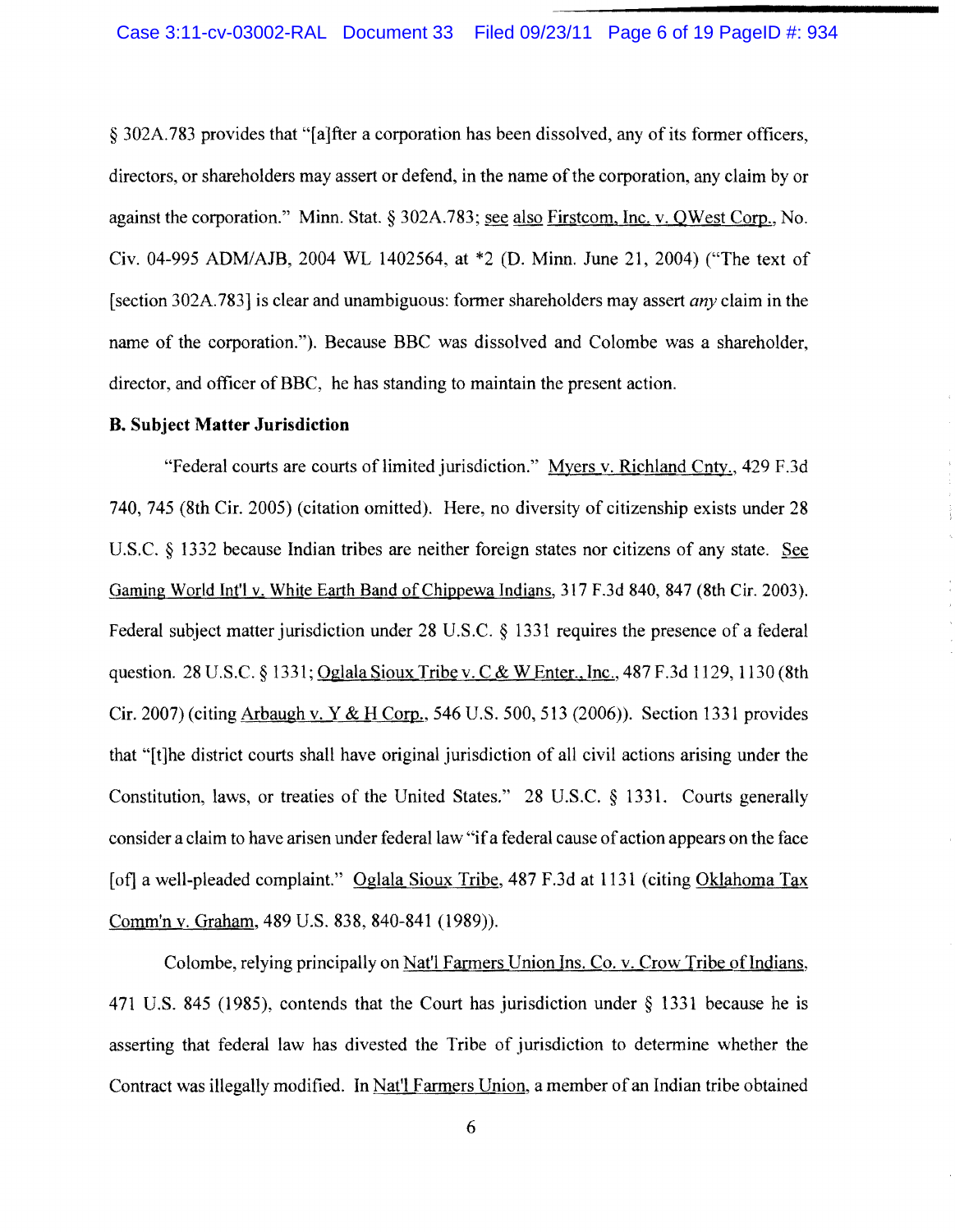a default judgment against a non-Indian school district in tribal court. Id. at 847-48. The school district and its insurer then filed an action in federal district court seeking to enjoin the tribal member from executing on the default judgment. Id. at 848. The school district and its insurer contended that "the right which they assert—a right to be protected against an unlawful exercise of Tribal Court judicial power-has its source in federal law because federal law defines the outer boundaries of an Indian tribe's power over non-Indians." Id. at 851.

The United States Supreme Court in Nat'l Farmers Union found that the district court was correct in concluding that a federal court "may determine under § 1331 whether a tribal court has exceeded the lawful limits of its jurisdiction." Id. at 853. The Court explained:

> Because petitioners contend that federal law has divested the Tribe of this aspect of [civil jurisdiction], it is federal law on which they rely as a basis for the asserted right of freedom from Tribal Court interference. They have, therefore, filed an action 'arising under' federal law within the meaning of  $\S$  1331.

Id. at 852-53.

The United States Court of Appeals for the Eighth Circuit has applied the principles of Nat'l Farmers Union in a number of cases, two of which are particularly pertinent to the present action. See Gaming World Int'l, 317 F.3d 840; Bruce H. Lien Co. v. Three Affiliated Tribes, 93 F.3d 1412 (8th Cir. 1996). The Bruce H. Lien case involved a casino management contract between a company and an Indian tribe. 93 F.3d at 1414. After a disagreement over the management contract arose, the company filed a demand for arbitration. Id. at 1415. The Tribe responded by filing an action in tribal court seeking a declaration that the management contract was void under tribal law and seeking to enjoin the arbitration proceedings until the tribal court had an opportunity to rule on the Tribe's complaint. **Id.** at 1415-16. Following a failed attempt to have the tribal court action dismissed for lack of jurisdiction, the company filed suit in federal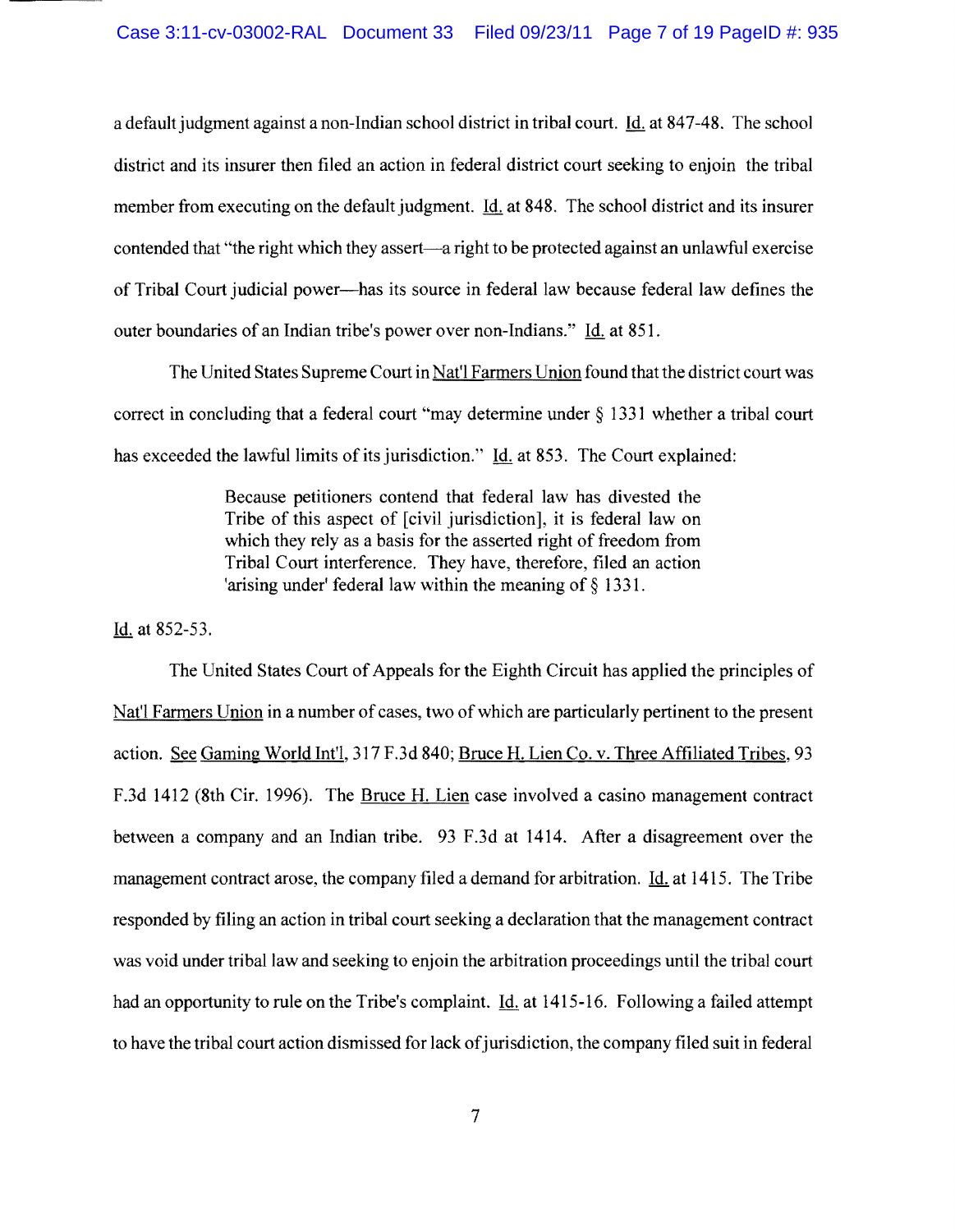district court requesting a preliminary injunction to enforce the arbitration proceedings. Id. at 1416. The Tribe moved to dismiss the federal action for lack of subject matter jurisdiction, claiming that the Tribe had not waived its sovereign immunity and that the company had failed to exhaust tribal remedies. Id. On appeal, the Eighth Circuit found that the district court had properly exercised federal question jurisdiction over the matter. Id. at 1421. The Court stated:

> While the issue of the contract's validity does not raise a federal question per se, certainly there are aspects of the dispute which do. Particularly where the entire association between the parties (and their various disputes) arise under IGRA, and where the management agreement at issue, once approved, remains so until disapproved by the NIGC. Further, this case is being directed to the Tribal Court and exhaustion within that system. The existence of tribal jurisdiction itself presents a federal question within the scope of 28 U.S.C. § 1331.

Id. (citing Iowa Mut. Ins. Co.v. LaPlante, 480 U.S. 9, 15 (1987); Nat'l Farmers Union, 471 U.S. at 852-53). The Eighth Circuit encountered similar issues in Gaming World. In Gaming World, a Delaware corporation entered into a casino management contract with an Indian tribe. 317 F.3d at 842. Sometime thereafter, the Tribe terminated the contract and filed an action in tribal court seeking a declaration that the contract was void for failure to obtain proper federal approval. Id. at 845-846. The corporation filed a response challenging the tribal court's jurisdiction and denying the Tribe's allegations. Id. at 846. One month later, the corporation commenced litigation in federal district court seeking a declaratory judgment of the contract's validity and an order compelling arbitration. Id. The Tribe appeared in federal district court, disputed the validity of the contract, and asserted that the district court lacked subject matter jurisdiction. Id. After the district court found that it had jurisdiction under  $\S$  1331 and ordered the parties to arbitrate, the Tribe appealed. Id. The Eighth Circuit in Gaming World determined that the corporation's action arose under federal law because it raised issues concerning the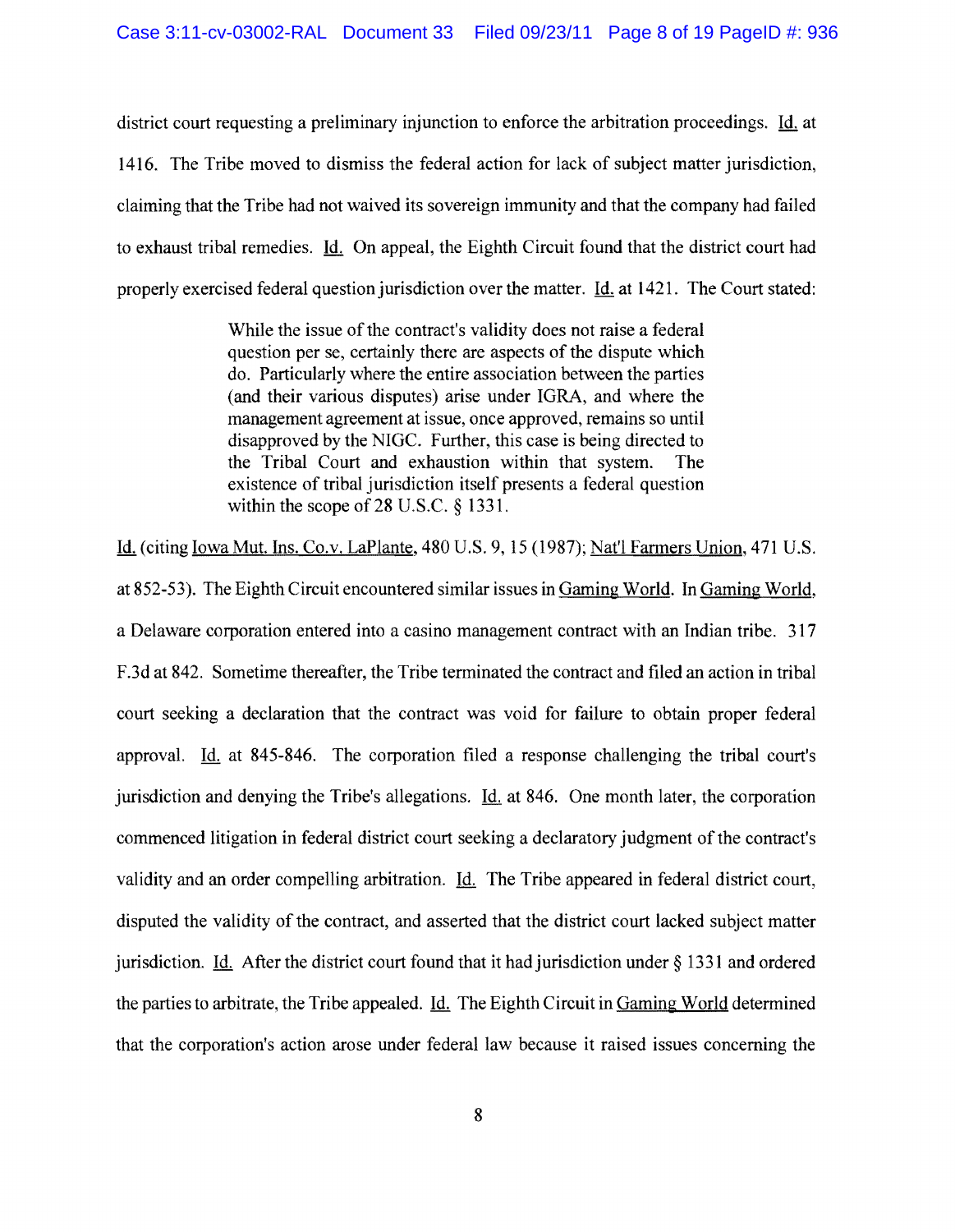scope of tribal jurisdiction.  $\underline{Id}$  at 848. The Court compared the jurisdictional facts in Gaming World to those in Bruce H. Lien, and noted that both cases involved federal court challenges to a tribal court's jurisdiction. Id. "[A]n action filed in order to avoid tribal jurisdiction," the Court explained, "necessarily asserts federal law." Id. (citing Nat'l Farmers Union, 471 U.S. at 853).<sup>4</sup>

Nat'l Farmers Union and its Eighth Circuit progeny make clear that the interpretation of federal law plays a critical role in the resolution of cases that involve the question of whether a tribal court has overstepped the boundaries of its jurisdiction. Here, the gravamen of Colombe's complaint is that certain provisions of IGRA and NIGC regulations have divested the Tribe of jurisdiction to determine whether there was an illegal modification of the management contract. Colombe thus has filed an action "arising under" federal law within the meaning of § 1331. See Nat'l Farmers Union, 471 U.S. at 853; Gaming World, 317 F.3d at 848 ("It is well established that the scope of tribal court jurisdiction is a matter of federal law."); TTEA v. Y sleta Del Sur Pueblo, 181 F.3d 676, 683 (5th Cir. 1999) (court had jurisdiction to determine whether tribal court properly exercised jurisdiction over 25 U.S.C. § 81 claim); Kerr-McGee

 $\overline{A}$ 

The Court in Gaming World also identified a second basis for federal question jurisdiction. The Court explained that, in terms of federal question jurisdiction, "there is a significant distinction between ordinary contract disputes involving Indian tribes, and those raising issues in an area of extensive federal regulation." Id. at 847 (citations omitted). By way of illustration, the Court observed that in Comstock Oil & Gas, Inc. v. Ala. & Coushatta Indian Tribes, 261 F.3d 567 (5th Cir. 2001), the Fifth Circuit found that the "'extensive regulatory scheme' governing tribal oil and gas leases conferred federal jurisdiction over a contract dispute between a tribe and two oil companies." Gaming World, 317 F .3d at 848 (citing Comstock, 261 F .3d at 574-75). The Court determined that "the regulatory scope of IGRA is similarly far reaching in its supervisory power over Indian gaming contracts." Id. Because the complaint in Gaming World raised issues under the "extensive regulatory framework of IGRA," it was more than a routine contract action and was sufficient to invoke federal question jurisdiction. Id.; see also Tamiami Partners v. Miccosukee Tribe of Indians, 63 F.3d 1030, 1047 (11th Cir. 1995) (concluding that IGRA and NIGC regulations are incorporated into casino management contracts by law); William C. Canby, American Indian Law in a Nutshell 371 (5th ed. 2009) ("Claims based on management contracts have generally been held to arise under federal law for purposes of federal jurisdiction.").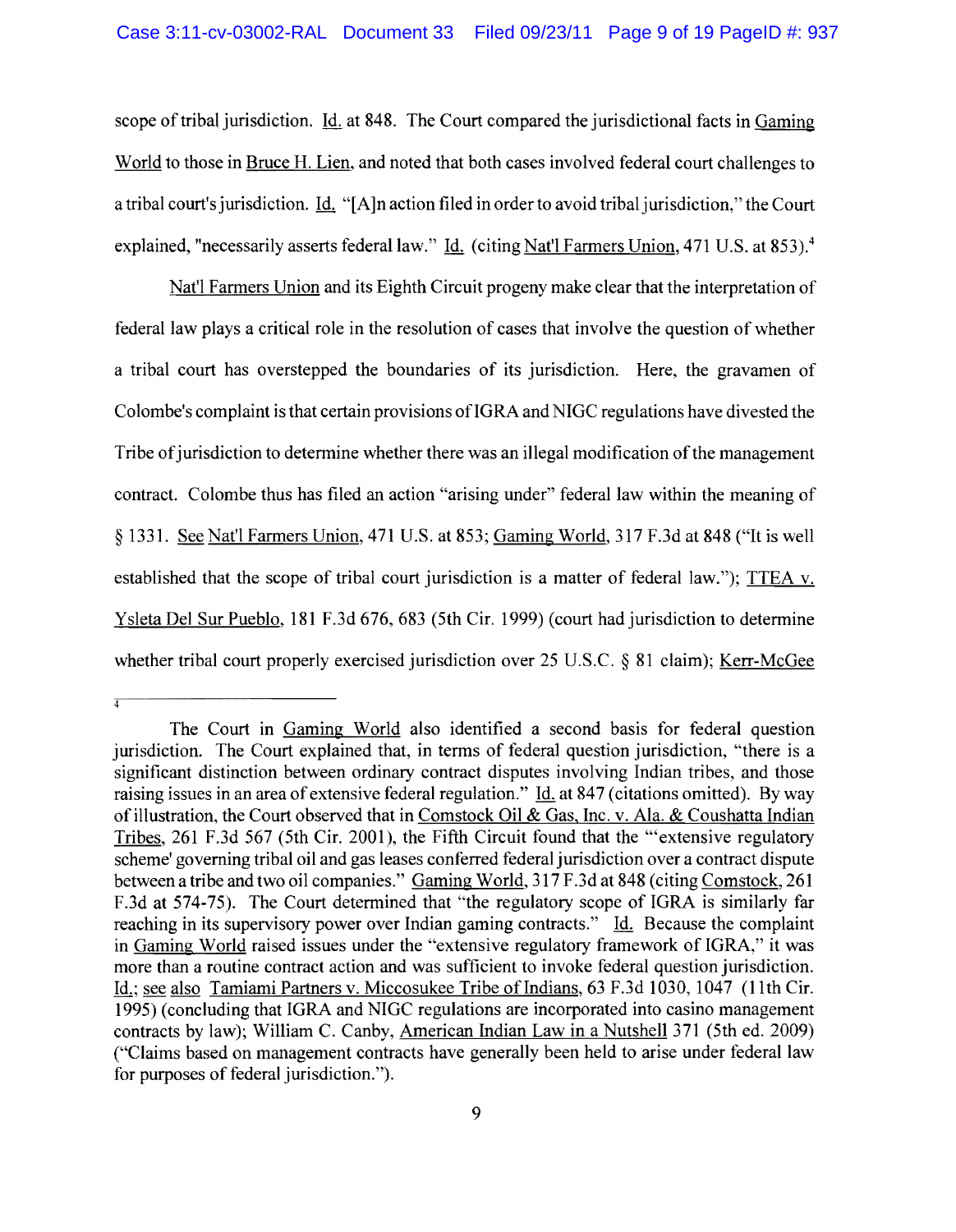Corp. v. Farley, 115 F.3d 1498, 1501 (10th Cir. 1997) ("The scope of a tribal court's jurisdiction is a federal question over which federal district courts have jurisdiction. "); Bruce H. Lien, 93 F.3d at 1421-22; Oglala Sioux Tribe v. C & W Enters., 516 F. Supp. 2d 1039, 1042 (D.S.D. 2007) ("Both National Farmers Union and Bruce Lien recognize that because tribal sovereignty is limited only by federal law, any challenges to the tribal court's jurisdiction necessarily arises under federal law."); Canby, supra at 244 (5th ed. 2009) (explaining that as a consequence of National Farmers Union, "anyone asserting an absence of tribal power under federal statute, treaty, or the 'common law' of federal Indian law has an entree into federal court.").

#### C. **Sovereign Immunity**

A motion to dismiss on sovereign immunity grounds may be analyzed under Rule 12(b)(1). Hagen v. Sisseton-Wahpeton Cmty. Coll., 205 F.3d 1040, 1043 (8th Cir. 2000). However, the question of whether the Tribe's sovereign immunity bars Colombe from bringing this suit is ajurisdictional issue separate from subject matter jurisdiction. See In re Prairie Island Dakota Sioux, 21 F.3d 302, 305 (8th Cir. 1994) ("We find, therefore, that sovereign immunity is a jurisdictional consideration separate from subject matter jurisdiction ..."); Calvello v. Yankton Sioux Tribe, 899 F. Supp. 431, 435 (D.S.D. 1995) (determining first that the court had subject matter jurisdiction and then noting that "[t]he Court must next consider, however, the separate jurisdictional issue of whether [the plaintiff's] suit against the Tribe is barred by the doctrine of sovereign immunity.").

"Indian tribes have long been recognized as possessing the common-law immunity from suit traditionally enjoyed by sovereign powers." Amerind Risk Mgmt. Corp. v. Malaterre, 633 F.3d 680, 685 (8th Cir. Feb. 25, 2011) (quoting Santa Clara Pueblo v. Martinez, 436 U.S. 49, 58  $(1978)$ . "Thus, as a matter of federal law, an Indian tribe is subject to suit only where Congress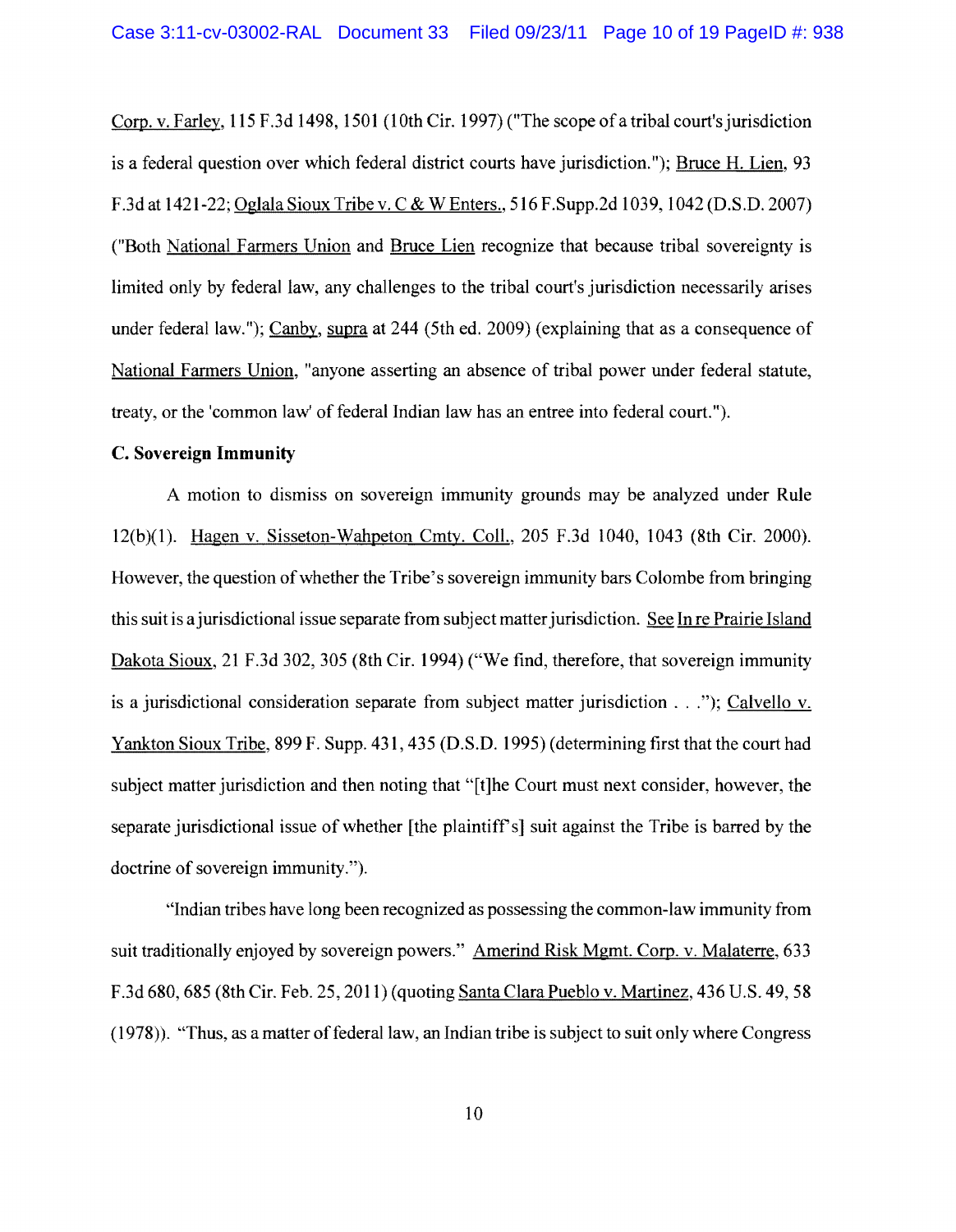has authorized the suit or the tribe has waived its immunity." Id. (quoting Kiowa Tribe of Okla. V. Mfg. Techs., Inc., 523 U.S. 751, 754 (1998)). "A waiver of sovereign immunity may not be implied, but must be unequivocally expressed by either the Tribe or Congress." Id. (quoting Rupp v. Omaha Indian Tribe, 45 F.3d 1241, 1244 (8th Cir. 1995)).

While a tribe may waive its sovereign immunity by contract, it must do so with the "requisite clarity." See C & L Enters., Inc. v. Citizen Band of Potawatomi Indian Tribe, 532 U.S. 411, 418 (2001) ("[T]o relinquish its immunity, a tribe's waiver must be clear. ") (citations omitted). This does not mean, however, that the contract must contain '''magic words' stating that the tribe hereby waives its sovereign immunity." Rosebud Sioux Tribe v. Val-U Constr. Co. of S.D., 50 F.3d 560, 563 (8th Cir. 1995); Sokaogon Gaming Enter. v. Tushie-Montgomery Ass'n, 86 F.3d 656, 660 (7th Cir. 1996) (explaining that a tribe may waive its sovereign immunity in a contract without actually using the words "sovereign immunity."); Canby, supra at 110 ("Although the intention to waive must be clear, the waiver need not include the precise term "sovereign immunity.").

In  $C & L$  Enterprises, the Supreme Court found that a tribe waived its sovereign immunity by entering into a standard form construction contract that contained a provision requiring arbitration of all claims "arising out of or relating to the Contract" and provided that any arbitration awards could be reduced to judgment in "accordance with applicable law in any court having jurisdiction thereof."  $C & L$  Enterprises, 532 U.S. at 418-419. The Eighth Circuit reached a similar result in Val-U Construction. See Val-U Constr., 50 F.3d at 562 (finding that the following language in a contract was a clear expression of waiver of a tribes sovereign immunity: "All questions of dispute under this Agreement shall be decided by arbitration in accordance with the Construction Industry Arbitration Rules of the American Arbitration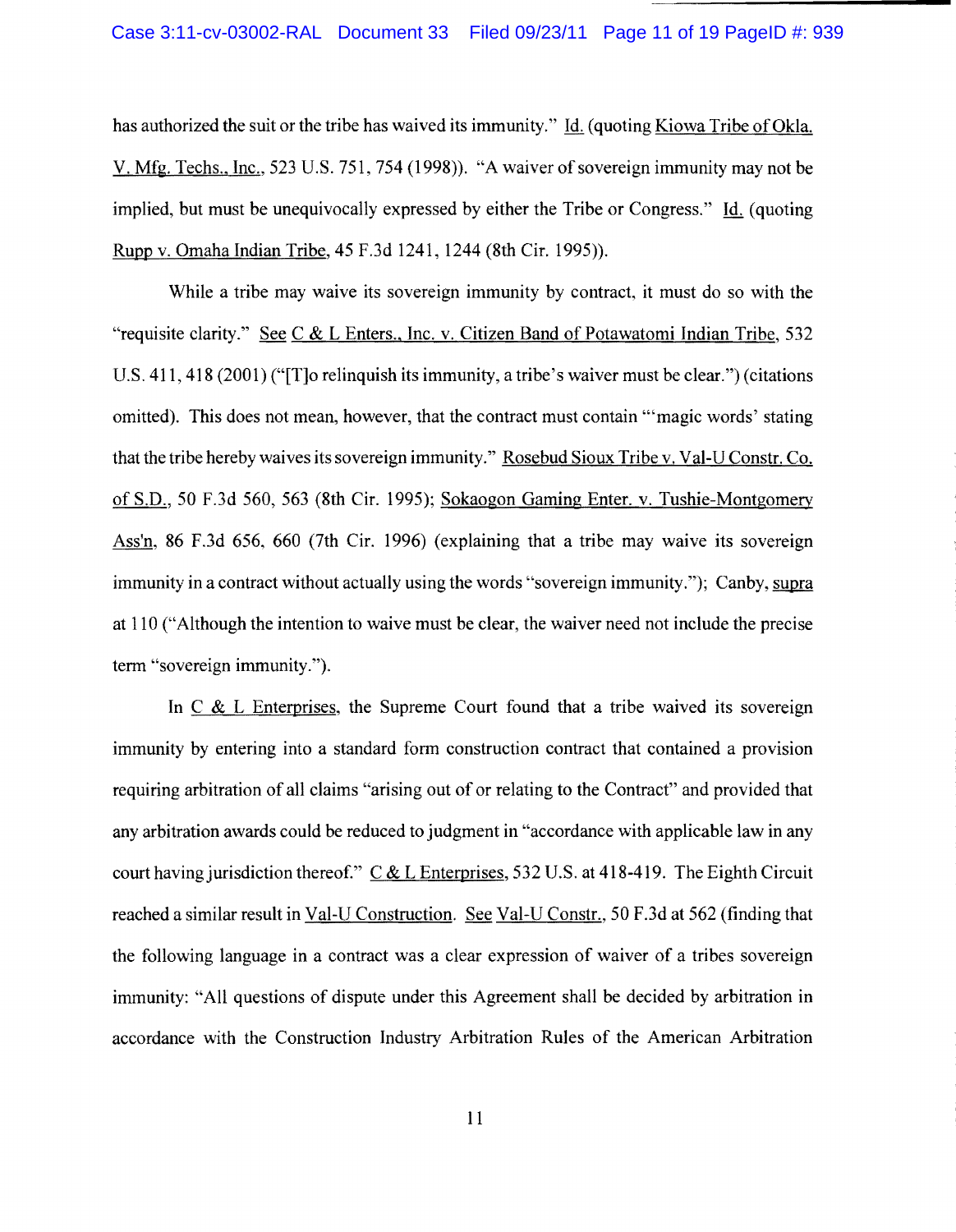### Association.").

Article 21 of the Contract at issue provides in pertinent part:

Should litigation be necessary to enforce the obligations of this agreement, the parties agree that such litigation shall not be brought in the courts of any state. Instead, access to the courts, shall be as follows:

(a) Any litigation relating to a dispute over the terms, rights or obligations set forth in this agreement shall first be initiated in Rosebud Sioux Tribal Court.

(b) The parties agree that in the event of a dispute requiring court intervention, either party may apply to the Tribal Court for appointment of a special judge to preside over any such disputes. The Tribal Court shall immediately appoint such special judge to preside over disputes involving this contract or the management of the project. The special judge must be approved by both parties to this agreement prior to presiding over the case or controversy. The special judge must be law trained, and the parties hereto will share equally in any compensation to be paid to the special judge incurred in the course of his duties on the case.

(c) Should either party request the appointment ofa special judge to hear a dispute or settle a controversy, said judge must be agreed upon by both parties and selected and appointed within seven days of the application by either party. The parties may waive or extend the time limit included herein by mutual agreement.

(d) With the use of the special judge as provided herein, the Rosebud Sioux Tribal Court shall have initial jurisdiction over all disputes arising with respect to this contract, subject only to those exceptions as set forth in subparts (f) and (g) hereto.

(e) Regular appeals from the decisions ofthe special judge for the Rosebud Sioux Tribal Court shall be taken as provided in the Rosebud Sioux Tribal Rules of Appellate Procedure.

(f) The jurisdiction of the Rosebud Sioux Tribal Court system with respect to disputes related to this contract, shall extend through the Tribal Trial Court and Appellate Court level. Tribal Court remedies must be exhausted before any party may initiate suit in Federal Court (except as set forth herein and in Section (g) below). Once Tribal Court remedies have been exhausted, the jurisdiction of the Tribal Court shall cease. permitting any party to bring suit before the United States Federal District Court. and Tribal Court jurisdiction will terminate for purposes of allowing the Federal Court to entertain a de novo review of the case on its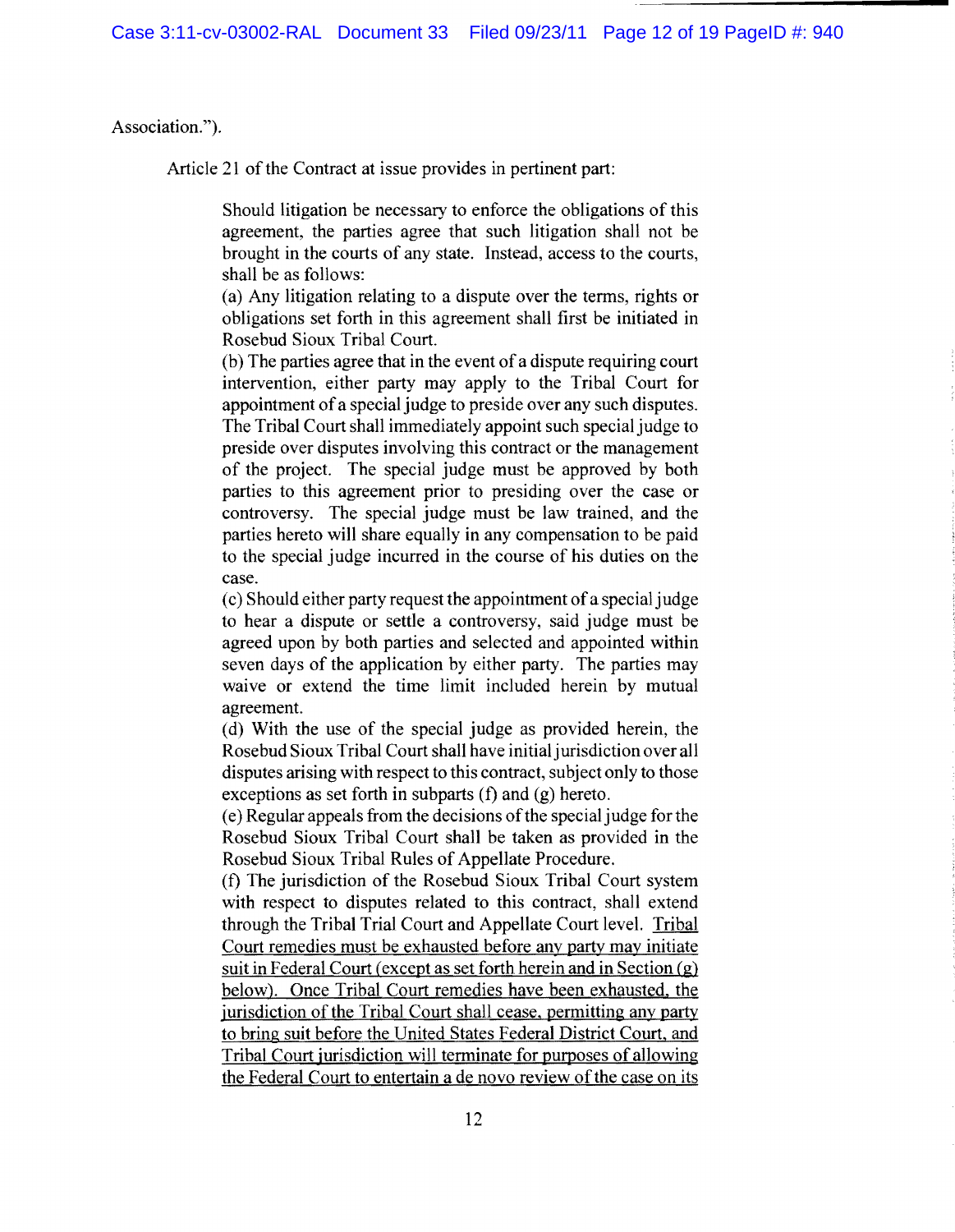merits. The parties hereto expressly intend that the Federal Court shall not be limited to a review of Tribal Court jurisdiction, but shall hear the case on its underlying merits on a de novo basis. The Federal Court may enter such relief on the merits of the controversy as it deems just and equitable, or as properly requested by either party. Upon adoption and execution of this contract, the provisions of this section shall be considered as an amendment to the tribal judicial code, applying solely to disputes arising under this contract and establishing the jurisdiction of the Rosebud Sioux Tribal Court as set forth herein with respect to disputes under this contract.

(Doc. 9-1 at  $63-65$ ) (emphasis added). The plain language of the Contract contains a waiver of sovereign immunity upon exhaustion of tribal court remedies. Section (f) of Article 21 makes clear that either party to the Contract may bring suit in federal district court to obtain a de novo review of the dispute on its merits, following exhaustion of tribal court remedies. By agreeing to be subject to suit in federal district court, a tribe agrees to waive its sovereign immunity. See Sokaogon Gaming Enter., 86 F.3d at 659 ("To agree to be sued is to waive any immunity one might have from being sued."); Val-U Constr., 50 F.3d at 562 (explaining that by agreeing to the arbitration clause and its provisions for dispute resolution, the tribe clearly intended to waive its sovereign immunity, as "[b]y definition such disputes could not be resolved by arbitration if one party intended to assert sovereign immunity as a defense.") (citation omitted).

Defendants argue, however, that the waiver of sovereign immunity contained in Article 21 ofthe Contract is void for failure to comply with section 4-2-1 of the Rosebud Sioux Tribe's Law and Order Code. Section 4-2-1 states:

> SOVEREIGN IMMUNITY-Except as required by federal law or the Constitution and bylaws of the Tribe or specifically waived by a resolution or ordinance of the Tribal Council making specific reference to such, the Rosebud Sioux Tribe and its officers and employees shall be immune from suit in any civil action for any liability arising from the performance of their official duties.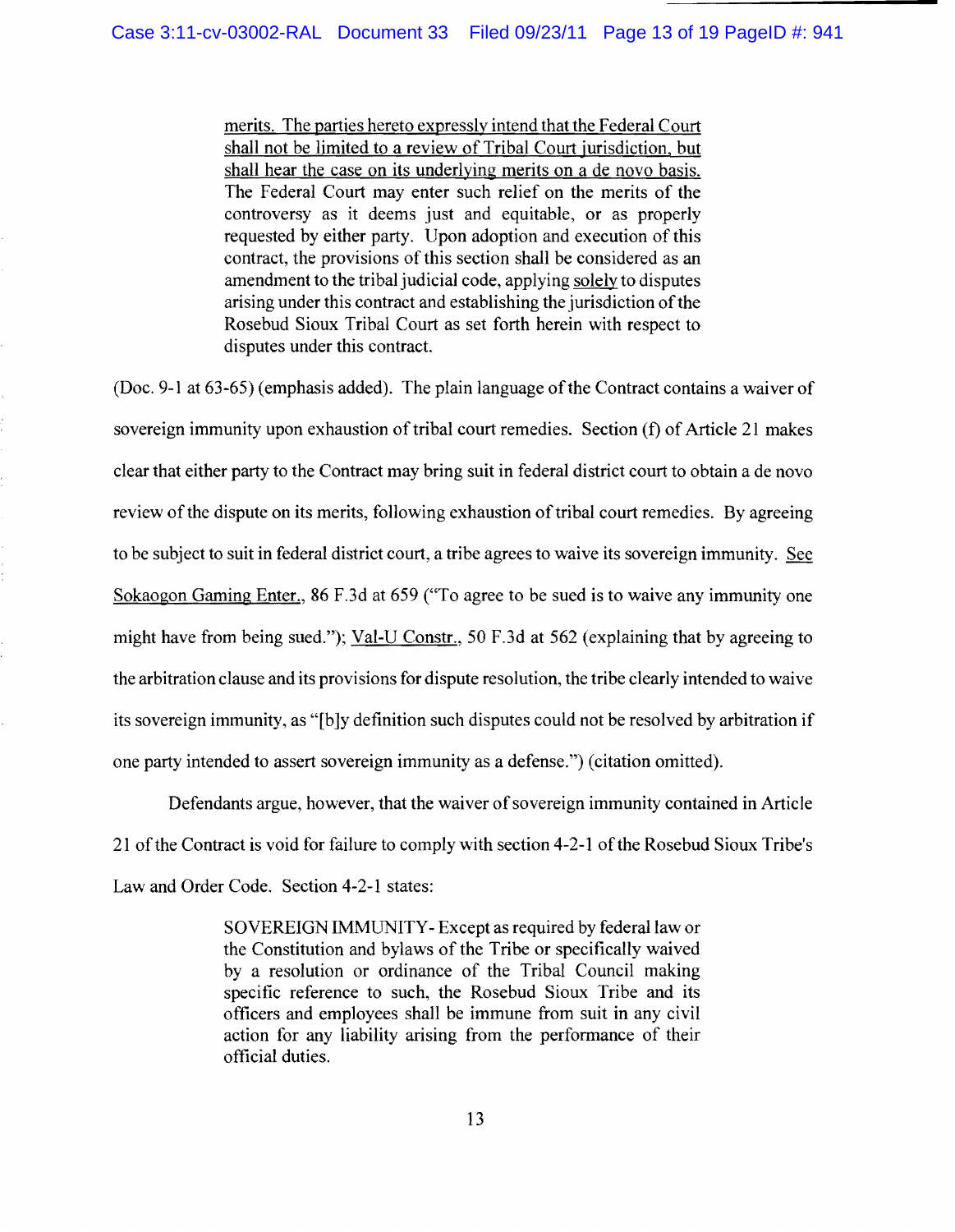(Doc. 13-1). This unequivocal language makes clear that a waiver of sovereign immunity must comport with the requirements of section 4-2-1 to be valid.

In its previous Opinion and Order Regarding Motion to Dismiss (Doc. 21), this Court expressed concern over Colombe's failure to point to any evidence that the Tribal Council had enacted a resolution or adopted an ordinance that waived the Tribe's sovereign immunity with respect to the Contract. (Doc. 21 at 14). This Court noted, however, that "Exhibit H"—which was discussed in Article 24.15 of the Contract but not included in any of Colombe's filings-appeared to be a Tribal resolution establishing that the Tribe waived its sovereign immunity. Because "Exhibit H" was pivotal to determining whether their was a waiver of sovereign immunity, this Court gave Colombe fourteen days to produce it.

Colombe now has filed Tribal Resolution 93-02, which states in pertinent part:

THEREFORE BE IT RESOLVED, that the Rosebud Sioux Tribal Council in conformity with Tribal Ordinance 87-03 and the Indian Gaming Regulatory Act Title 25 USC, PL 100-497, for exclusive purpose of passing the management contract with BBC, Inc. allows a limited waiver of Sovereign Immunity pursuant to its Corporate Charter ...

(Doc. 27-1). This language makes clear that the Tribe did, in fact, adopt a resolution waiving its sovereign immunity with respect to the Contract. Accordingly, the waiver of sovereign immunity contained in Article 21(1) of the Contract is valid and does not violate section 4-2-1 of the Rosebud Sioux Tribe's Law and Order Code. <sup>5</sup>

The *limited* waiver of sovereign immunity contained in Article 21 does not necessarily grant the Court authority to exercise jurisdiction over the entirety of Colombe's complaint, however. When a tribe waives its sovereign immunity, it "may prescribe the terms and  $\frac{1}{5}$ 

Colombe also filed Tribal Resolution 93-03, whereby the Tribal Council adopted the Contract and authorized the Tribal President and Secretary to sign it. (Doc. 27-2).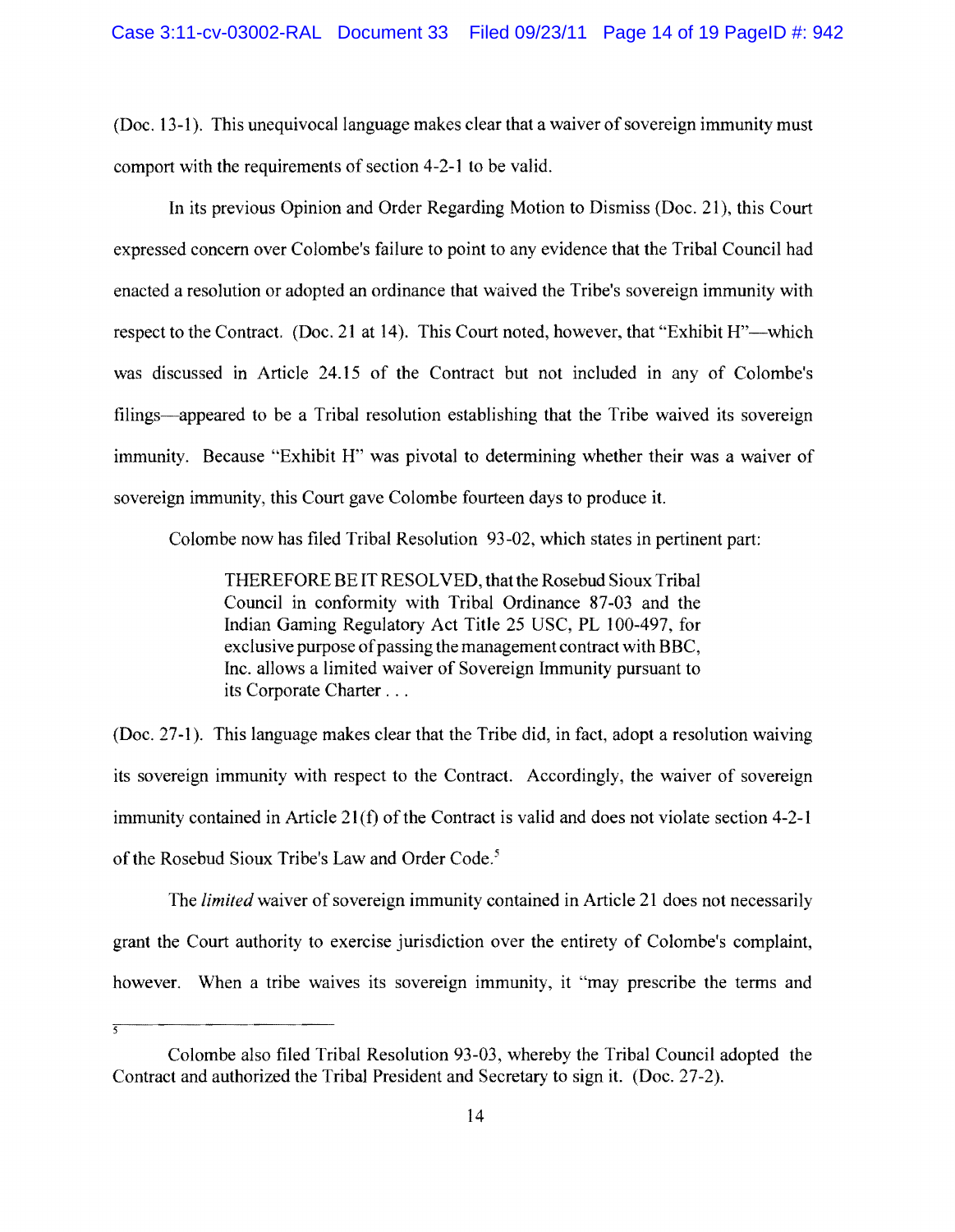conditions on which it consents to be sued, and the manner in which the suit shall be conducted." Mo. River Serv., Inc. v. Omaha Tribe of Neb., 267 F.3d 848, 854 (8th Cir. 2001) (citation omitted); Oglala Sioux Tribe v. C & W Enter., 542 F.3d 224,231 (8th Cir. 2008) ("A sovereign tribe has full authority to limit any waiver of immunity to which it consents."). Here, the Tribe limited its waiver ofimmunity by requiring that BBC exhaust its remedies in the Rosebud Sioux Tribal Court before initiating an action in federal court. (Doc. 9-1 at 63-65). Even if this requirement had not been part of the Contract, BBC, and thus in turn Colombe in this case, still would be required to exhaust his tribal court remedies.

As part of its steadfast effort to foster tribal self-government, Congress has "consistently" encouraged" the development of tribal courts. Iowa Mutual Ins. Co., 480 U.S. at 14-15; National Farmers, 471 U.S. at 856. In deference to this commitment, both the Supreme Court and the Eighth Circuit have required exhaustion of tribal court remedies in matters related to reservation affairs. Iowa Mutual Ins. Co., 480 U.S. at 16 ("[T]he federal policy supporting tribal self-government directs a federal court to stay its hand in order to give the tribal court a full opportunity to determine its own jurisdiction.") (citations and internal marks omitted); Bruce Lien, 93 F.3d at 1420 ("Supreme Court precedent and this court's pronouncements based thereon require exhaustion of tribal court remedies in matters related to reservation affairs.") (citation omitted). By requiring parties to exhaust their tribal court remedies before seeking relief in federal court, the tribal exhaustion rule allows tribal courts to assert authority over reservation affairs without having to "compete" against federal courts for the right to do so.<sup>6</sup> See Iowa

6

The tribal exhaustion rule is not absolute, however. The Supreme Court has made clear that exhaustion is unnecessary where:

<sup>(1)</sup> an assertion of tribal jurisdiction is motivated by a desire to harass or is conducted in bad faith; (2) the action is patently violative ofexpress jurisdictional prohibitions; or (3) exhaustion would be futile because of the lack of an adequate opportunity to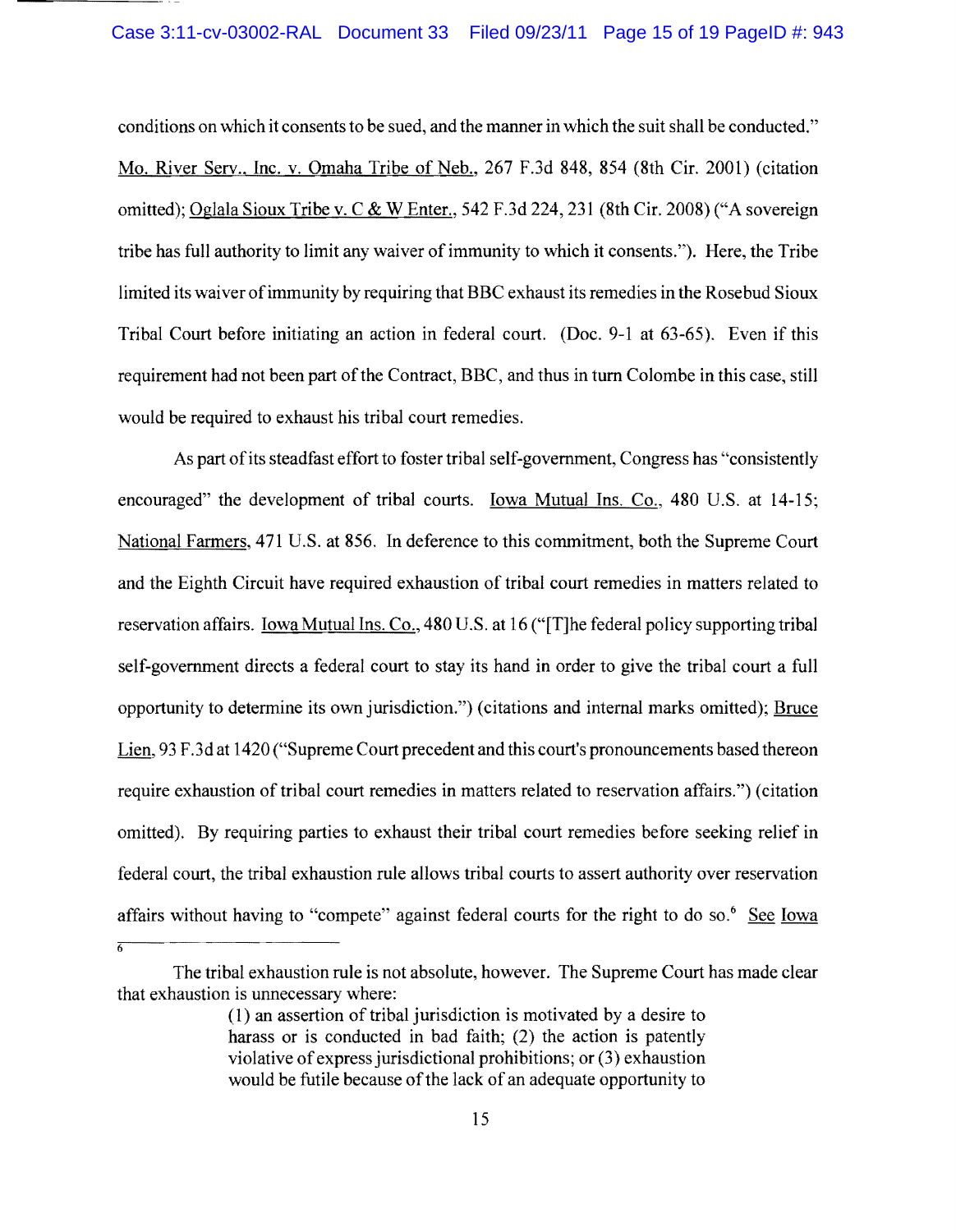Mutual Insurance Co., 480 U.S. at 16 ("[U]nconditional access to the federal forum would place [federal courts] in direct competition with the tribal courts, thereby impairing the latter's authority over reservation affairs."); Duncan Energy Co. v. Thee Affiliated Tribes, 27 F.3d 1294, 1299 (8th Cir. 1994) ("Because a federal court's exercise of jurisdiction over matters relating to reservation affairs can impair the authority of tribal courts ... the examination of tribal sovereignty and jurisdiction should be conducted in the first instance by the tribal court itself.") (citing National Farmers, 471 U.S. at 856). The exhaustion of tribal court remedies is a comity-based rule arising out of a mutual respect between two sovereigns rather than a jurisdictional prerequisite. See Iowa Mutual Ins. Co., 480 U.S. at 16 n.8 ("Exhaustion is required as a matter of comity, not as a jurisdictional prerequisite."); see also Smith v. Moffett, 947 F.2d 442, 445 (10th Cir. 1991). In addition to promoting tribal self-government and selfdetermination, the tribal exhaustion rule encourages the "orderly administration of justice" and provides federal courts with the unique expertise oftribal courts in matters relating to tribal court jurisdiction. National Farmers, 471 U.S. at 856. Because the instant case concerns the Tribe and the operation of a tribally owned casino located within the exterior boundaries of the Rosebud Sioux Reservation, exhaustion of tribal court remedies is "especially appropriate." Bruce Lien, 93 F.3d at 1420.

Colombe rightly does not dispute that BBC had to exhaust its tribal court remedies. Instead, he argues that BBC has fulfilled this requirement. A careful review of the tribal court proceedings reveals that BBC has exhausted its tribal court remedies only as to the limited issue of the tribal court's jurisdiction to find an illegal modification of the contract. When the Tribe appealed Judge Jones's first decision to the Rosebud Supreme Court, BBC argued that IGRA did

challenge the court's jurisdiction. Bruce Lien, 93 F.3d at 1420 n.l4 (citing National Farmers, 471 U.S. at n.21).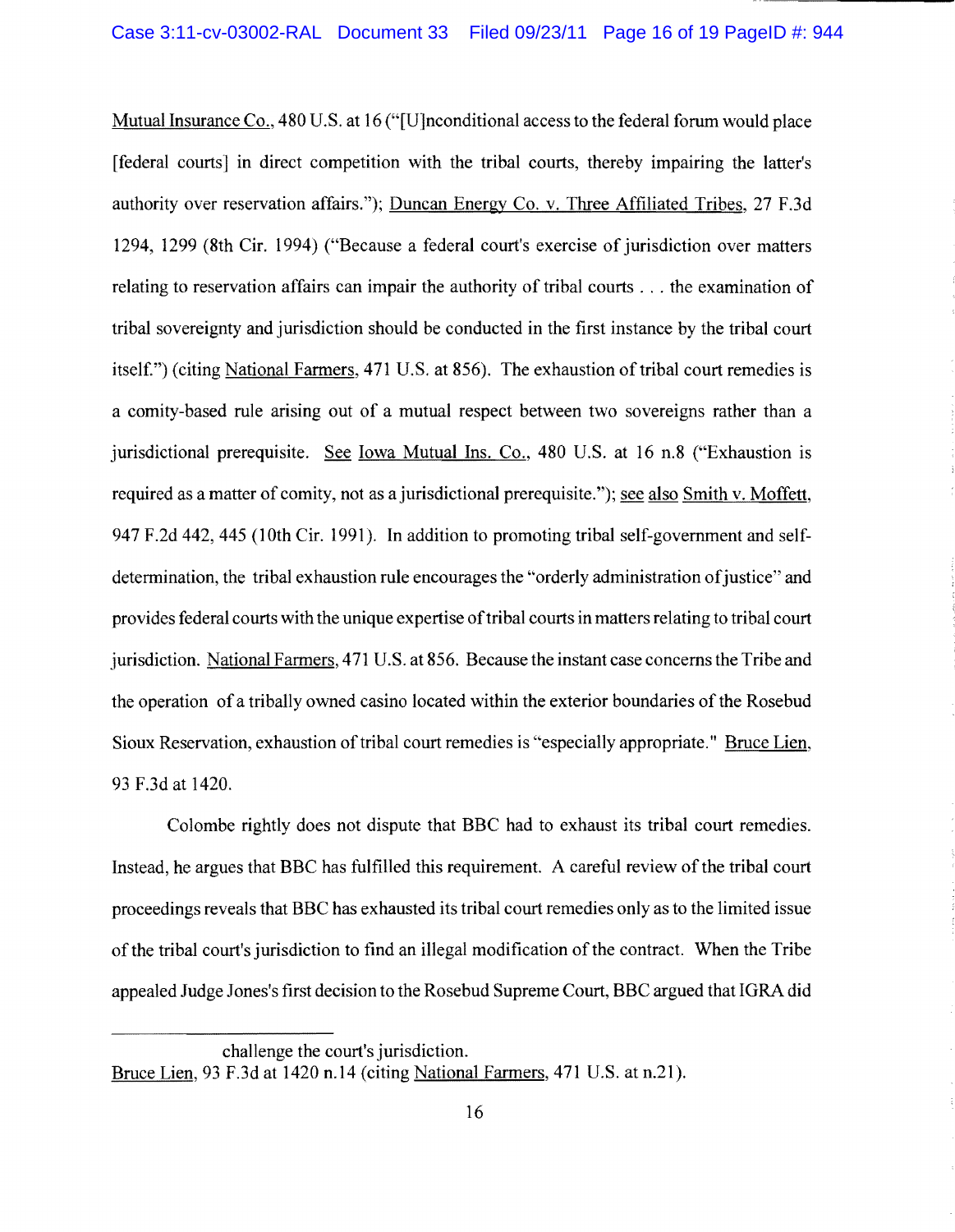not create a private cause of action and, reading the brief generously to BBC, that jurisdiction to determine the legality of the Contract modification rests with the NIGC rather than tribal courts. (Doc. 9-3 at 11-18). BBC raised its jurisdictional argument more clearly in its Optional Brief on Rehearing.<sup>7</sup> (Doc. 9-5). The Rosebud Supreme Court had the opportunity to determine whether it had jurisdiction to determine whether the Contract had been illegally modified, thereby giving the Court "the first opportunity to evaluate the factual and legal bases for the challenge" to its jurisdiction. National Farmers, 471 U.S. at 856. Although the Rosebud Supreme Court never specifically addressed BBC's jurisdictional claims, the Court nevertheless made an implicit ruling on the issue when it exercised its jurisdiction to find that the Contract had been modified and that the modification was void for failure to obtain NIGC approval. (Doc. 9-4 at 7).

The Rosebud Supreme Court did not have an opportunity to rule on any issues relating to Judge Jones's second decision, however. Complete exhaustion of tribal court remedies requires review by tribal appellate courts. See Iowa Mutual Ins. Co., 480 U.S. at 16-17 ("The federal policy of promoting tribal self-government encompasses the development of the entire tribal court system, including tribal appellate courts. At a minimum, exhaustion of tribal remedies means that tribal appellate courts must have the opportunity to review the determinations of lower tribal courts."). The terms of the management contract required the parties to seek review at the tribal appellate court level before commencing litigation in federal court. Here, BBC never appealed Judge Jones's October 16,2007 decision granting the Tribe

 $\overline{7}$ 

The Rosebud Supreme Court's failure to discuss BBC's jurisdictional arguments in the Court's en banc opinion might stem from the fact that the Tribe's motion for a rehearing was limited to the "sole issue of the appropriate *remedy* for BBC Entertainment Inc.'s ... breach of the management contract in regard to the funding of the Operating Expense Reserve (OER) account." (Doc. 9-6) (emphasis added).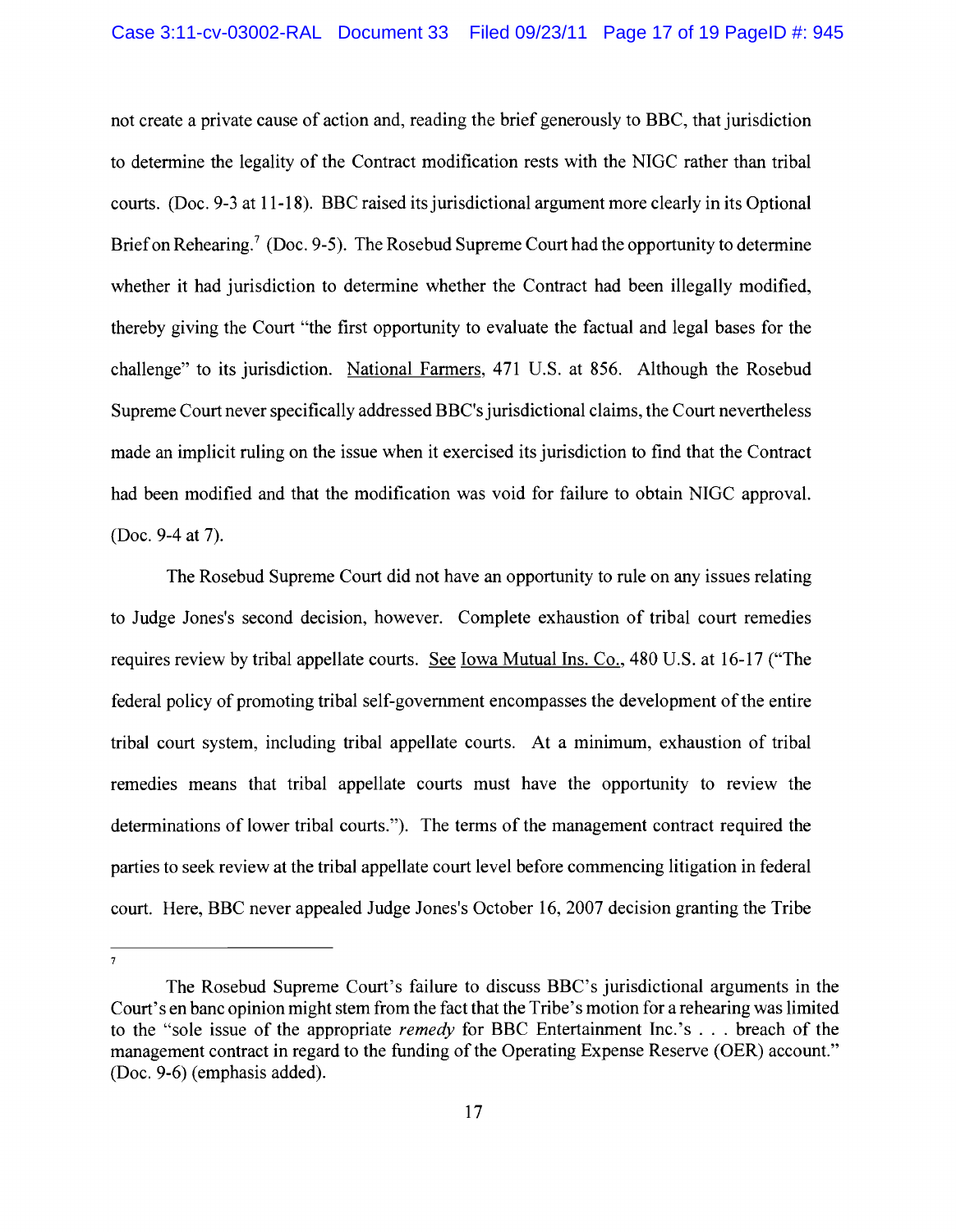a judgment against BBC. (Doc. 9-7).

Colombe contends that BBC should be excused for its failure to appeal Judge Jones's second decision because BBC lacked the funds necessary to comply with Rule 2 ofthe Rosebud Sioux Tribal Court Rules of Appellate Procedure. Rule 2 of the Rosebud Sioux Tribal Court Rules of Appellate Procedure provides in pertinent part:

> Upon the filing of the Notice of Appeal, the Appellant shall also be required to post an appellate bond. In civil matters, bond shall be set at \$50.00, plus the Appellant shall be required to file a statement of financial responsibility equal to the amount of the Judgment in Tribal Court. If the Appellant is unable to file the required financial statement, they shall be required to post cash or other sureties equal to the amount of the Tribal Court judgment.

 $(Doc. 13-3)$ . The terms of the management contract undermine Colombe's argument. Article  $21(e)$  of the management contract states that "[r]egular appeals from the decision of the special judge for the Rosebud Sioux Tribal Court shall be taken as provided in the Rosebud Sioux Tribal Rules of Appellate Procedure." (Doc. 9-1 at 64). Colombe agreed to be bound by the Rosebud Sioux Tribal Court Rules of Appellate Procedure. To allow Colombe to come to federal court and assert claims relating to Judge Jones's second decision would frustrate the federal policy of encouraging tribal self-government, would encroach upon the Tribe's sovereignty, and would disregard the terms of the contract. Both comity principles and the terms of the management contract dictate that Colombe's claims concerning the October 16, 2007 judgment be dismissed.<sup>8</sup>

Therefore, it is

ORDERED that Defendants' Motion to Dismiss (Doc. 5) is granted in part to the extent

<sup>&</sup>lt;sup>8</sup> This Court does not resolve the question of whether Defendants Rosebud Sioux Tribal Court and Judge Sherman Marshall should be dismissed. This Court leaves it to the parties determination and suggestion how best to present any remaining issues and whether a ruling on the dismissal of the tribal court and Judge Sherman Marshall will be required.